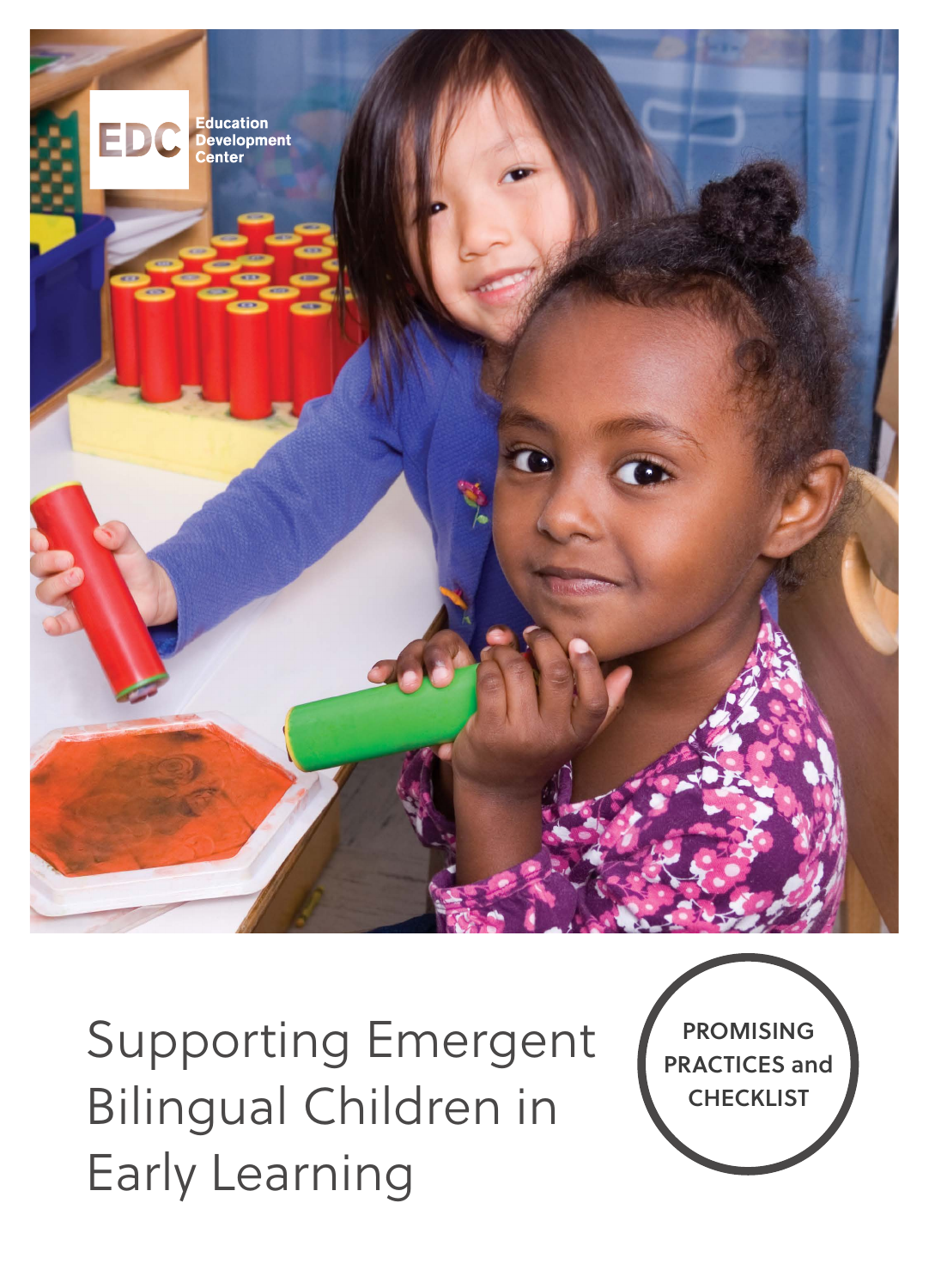# Promising Practices

More than ever, early learning settings are serving children who are growing up with more than one language in home and at school (known as emergent bilinguals, or dual language learners). We reviewed current research to find the most promising practices for supporting emergent bilinguals in your classroom, whether you are a new teacher or a veteran, whether you have one or many emergent bilingual children, whether or not you are using a duallanguage model, and whether or not you speak the home language of the children in your classroom. We found three main areas of focus for helping these children thrive in your classroom and for laying the foundation for success in speaking multiple languages in later grades:

- **Supporting children's use of their home languages 1**
	- **Valuing children's home cultures**
- **3**

**2**

#### **Using specific teaching strategies to help children be successful**

We recommend you review these tips, picking the ones most useful for you and your children. You also can review this document in collaboration with other teachers in your classroom, center or school.

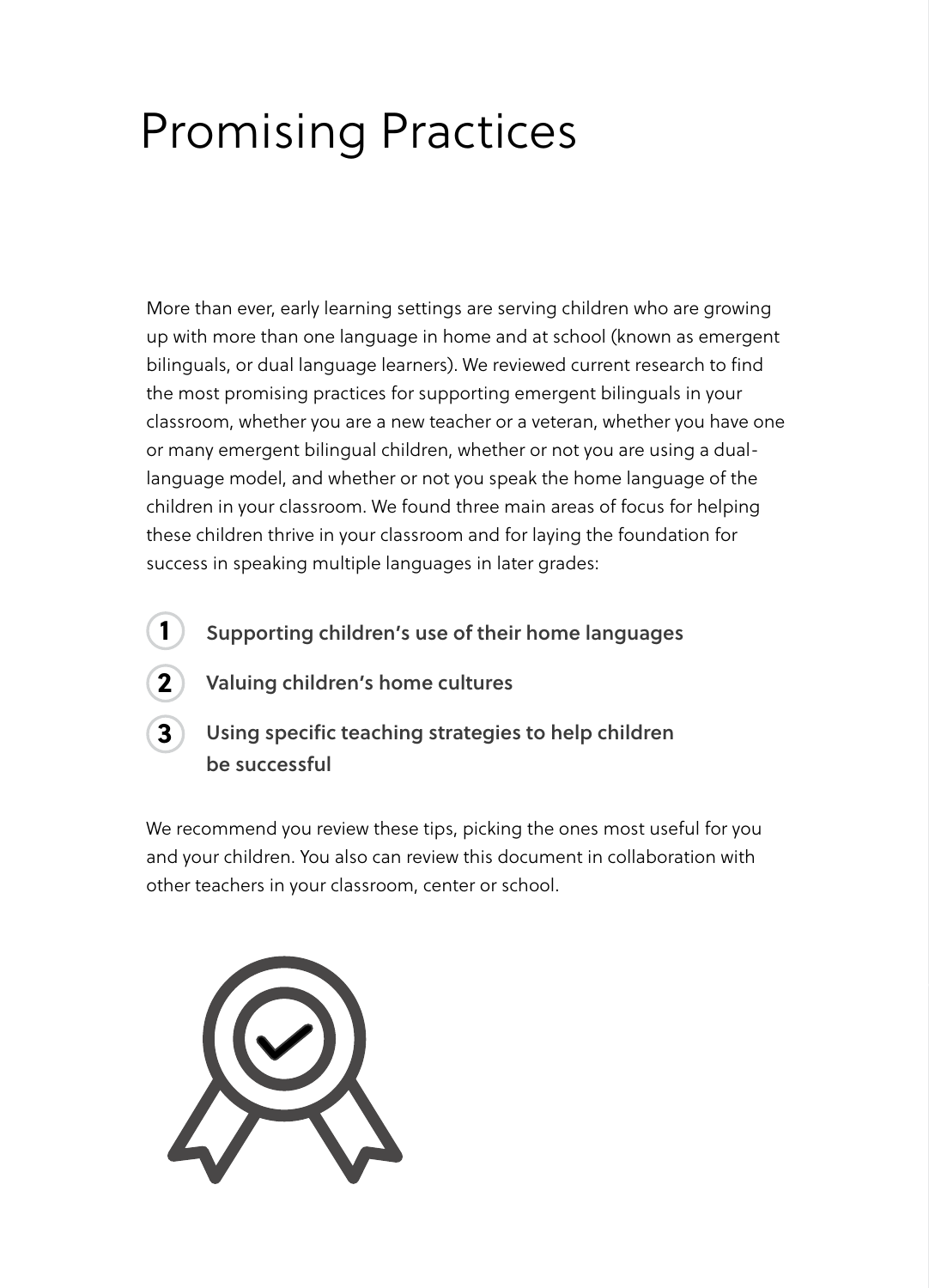#### **1** Support the Home Language

When teachers demonstrate a positive attitude towards a child's home language and culture this can have a strong positive impact on that child's chances for success in school. To learn about your children's home languages, you can **interview the families about their language use or send home a questionnaire**. Learning about the children's home languages allows you to choose the best teaching strategies for your children. One way to support the home language is to strategically **encourage children to use their home languages in the classroom**; otherwise, children may get the impression that their home languages are less valuable than English. To help children learn English and maintain their home languages, you can **pre-read bilingual books in small groups** before you read them with the whole class. If you speak the children's home language, you can pre-read the books in that language. If you do not speak the children's home languages, during small-group reading you can still point out key vocabulary words in English and use pictures and gestures to reinforce their meaning so that children can learn new words and follow along with the book more easily when you read it to the whole class. You also can **invite family volunteers, school staff, or community members into your classroom** to read, sing songs, help write labels for classroom materials in the home language, or engage in other cultural activities in those languages.

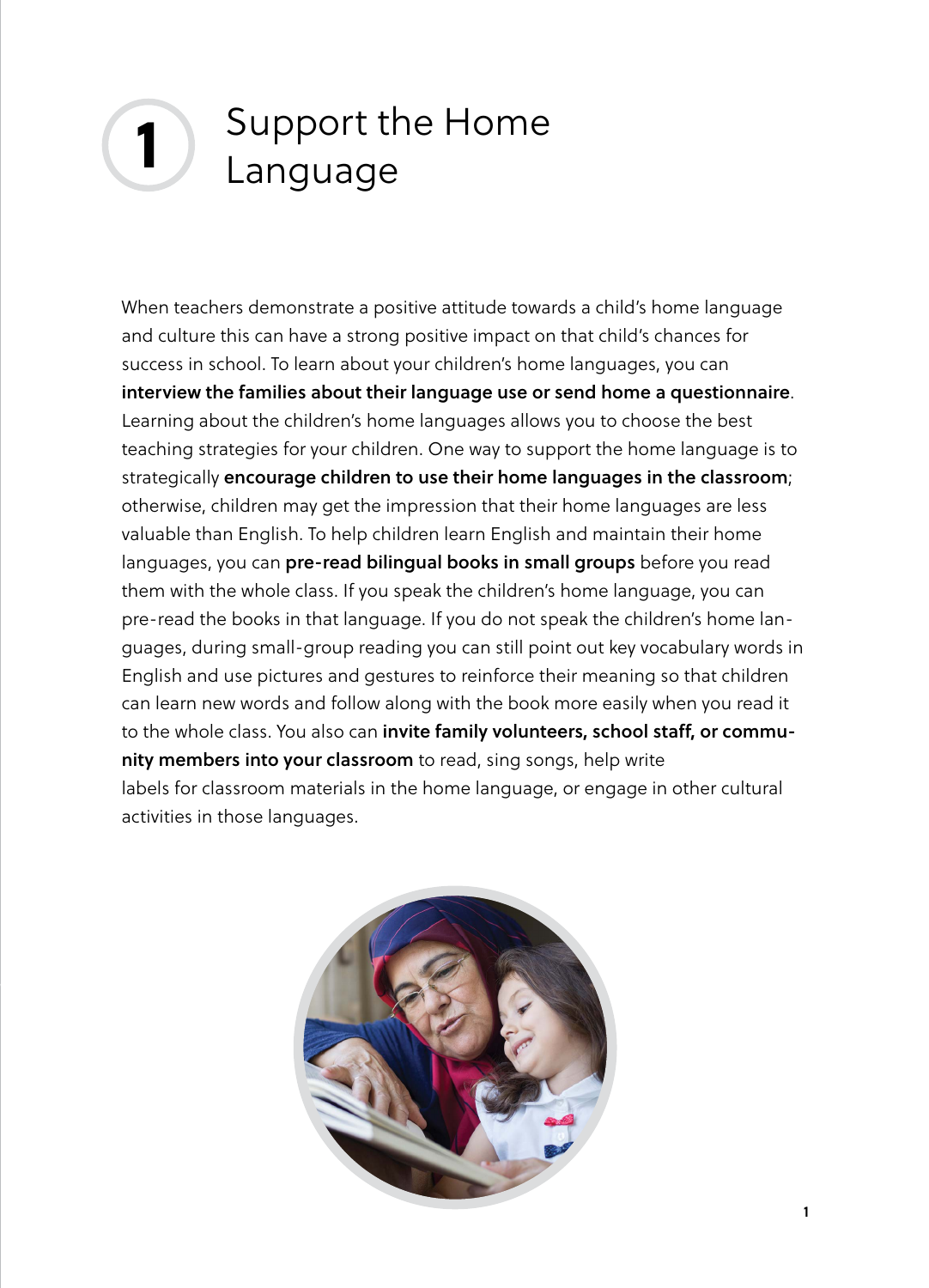

Another way to promote children's home language, if you don't speak it, is to **learn important phrases or "survival words"** in your children's home languages. Also, to help children make connections between English and their home language, you can learn about cognates (words in two languages that sound similar and have similar meanings) and teach targeted cognates to children. For example, before reading a story about animals, you might review English-Spanish cognates such as "elephant-elefante." About 40 percent of English words have a Spanish cognate.



Although the home language can be a great instructional support, it has to be used strategically. The **teachers in your classroom should use only one language per activity** (unless you're teaching cognates). Otherwise, children will tune in only to the language they know. Don't try to translate words during a read-aloud. Rather, use the pre-teaching strategies above, such as pre-reading in the home language or doing a separate activity on cognates, or use gestures and pictures to help children comprehend. Although teachers should only use one language per activity, children can respond in whatever language is most comfortable for them.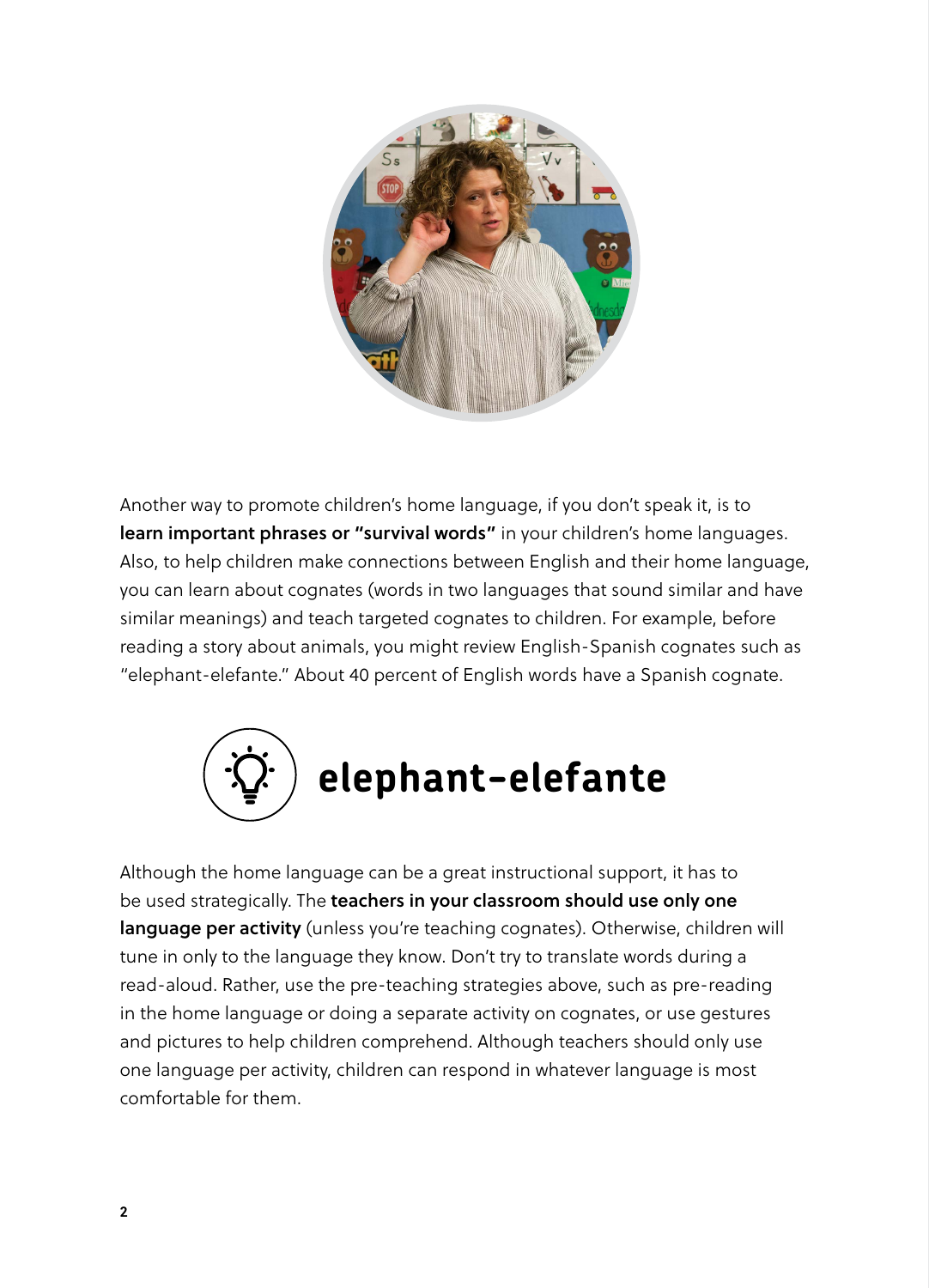## **2** Support the Home **Culture**

You can meet the needs of the young children in your classroom who come from a range of cultural backgrounds, including those that might differ from yours, by using "culturally responsive teaching." This means that you tailor your teaching to the children's home cultures, just as you might tailor it to their abilities and interests. One way to be a culturally responsive teacher is to **find out about the** 



**cultures** of the families and children in your class and **include them in your children's learning experiences**. This will help families and children feel valued and will support children's learning by helping them make connections. For example, many cultures value sharing stories and lessons verbally rather than in writing. You might use traditional songs and stories to teach new material to children

in ways that are familiar to them and promote early literacy skills. **Your children's home languages and cultures can be resources that will support and enrich the classroom learning experience.** 

You also can **incorporate books, pictures, stories, music, and toys that involve a variety of cultures**, especially those represented by the children in your class. Your curriculum can include thematic units that are culturally relevant, with topics that are familiar to the children, such as holidays, stories, and foods. Families and other community members can help you choose themes, activities, and materials to use.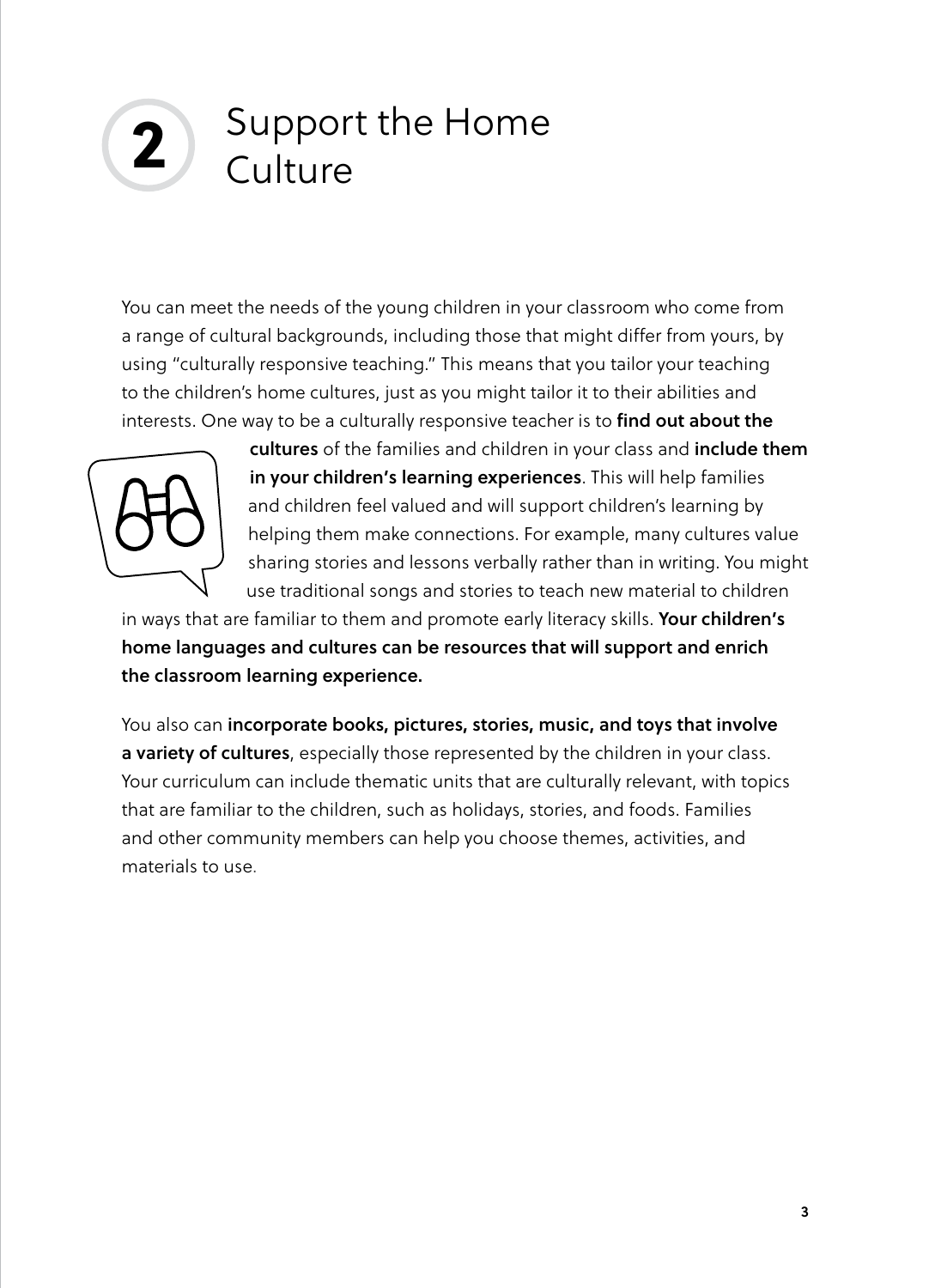

## Use Teaching Strategies that Promote Language Development

### Vocabulary Strategies

**Reading aloud is one useful method for supporting vocabulary development.** When reading aloud, it is a good idea to emphasize a few essential words that tie into a unit or a rotating classroom theme. These words can be presented in many ways, such as in pictures and gestures, and also can be taught in small groups for maximum learning. After reading a book, you can encourage children to **make connections between the story and their own experiences, while being mindful that they may not always be able to relate to the experiences in every children's book**. Some children may never have been to a farm or a city, a beach or a subway. When reading a book, you can ask children if they have had similar experiences in school or at home. Books offer an opportunity to help children expand their background knowledge, either by linking a story to a child's own experience or by exposing children to something that is new and different. You also build children's background knowledge by taking children on field trips or short walks around the neighborhood, or by introducing pictures or videos of new places or experiences, to help make real-life connections to information they see and hear about in books or on a screen.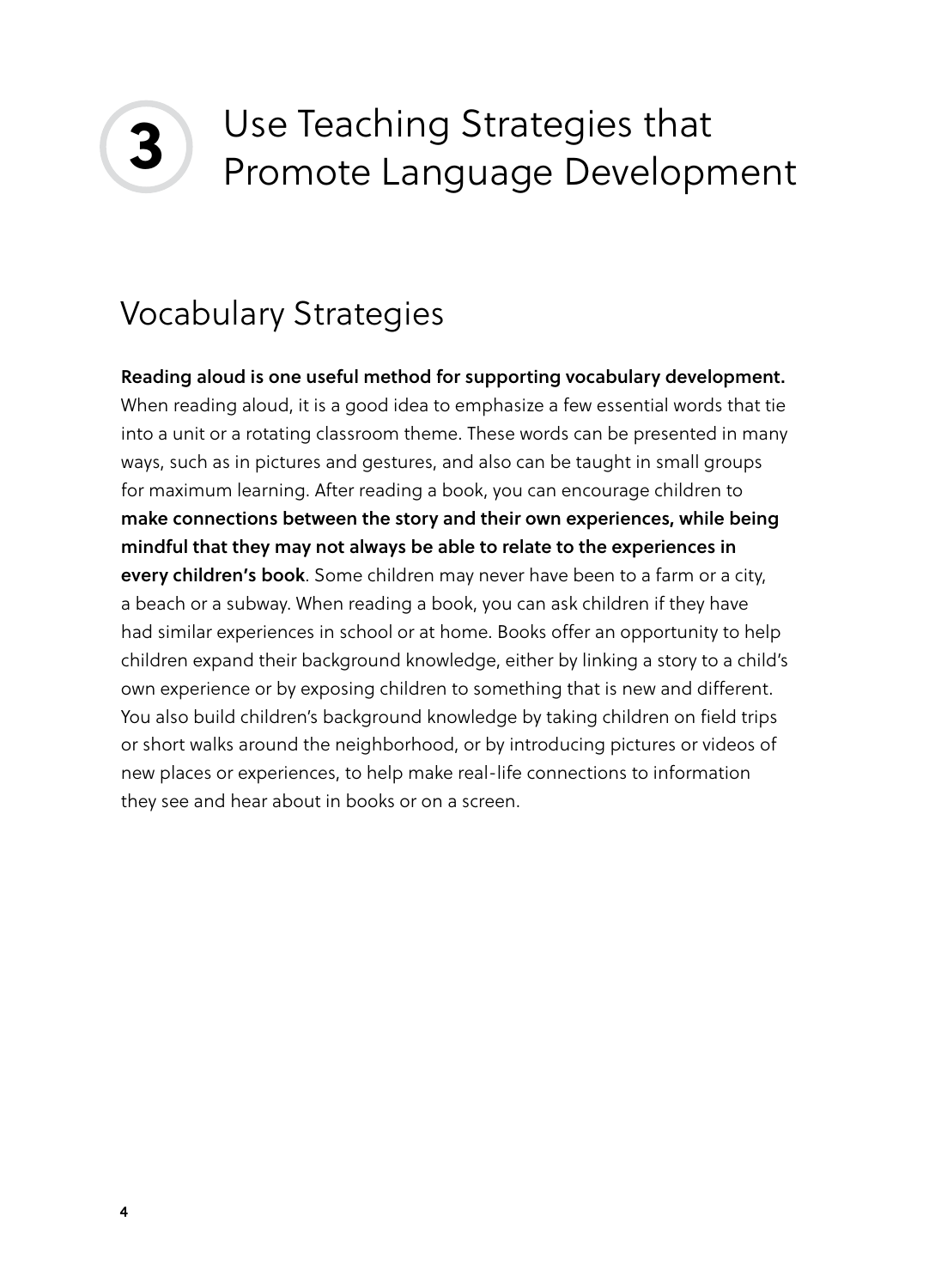

To help children remember and understand new vocabulary, **use new words multiple times in different meaningful contexts**, such as practicing the vocabulary words while reading stories and during play. Other methods of promoting vocabulary development include **teacher narration** and **open-**



**ended questioning**. While closed-ended questions, such as "What color is the hat?" usually call for a short, factual answer, **open-ended questions** such as "Why do you think he shared the toy with his friend?" invite longer and more creative responses. Such questions encourage children to talk more. **Teacher narration** describes aloud what the child is doing,

using words and sentences the child can understand. For example, during block play, you might say, "I noticed that you stacked two long blocks on top of each other. What do you plan to do next?" Teacher narration helps children understand and later produce longer sentences and use new vocabulary words. These strategies can provide opportunities to teach language learning in everything children do.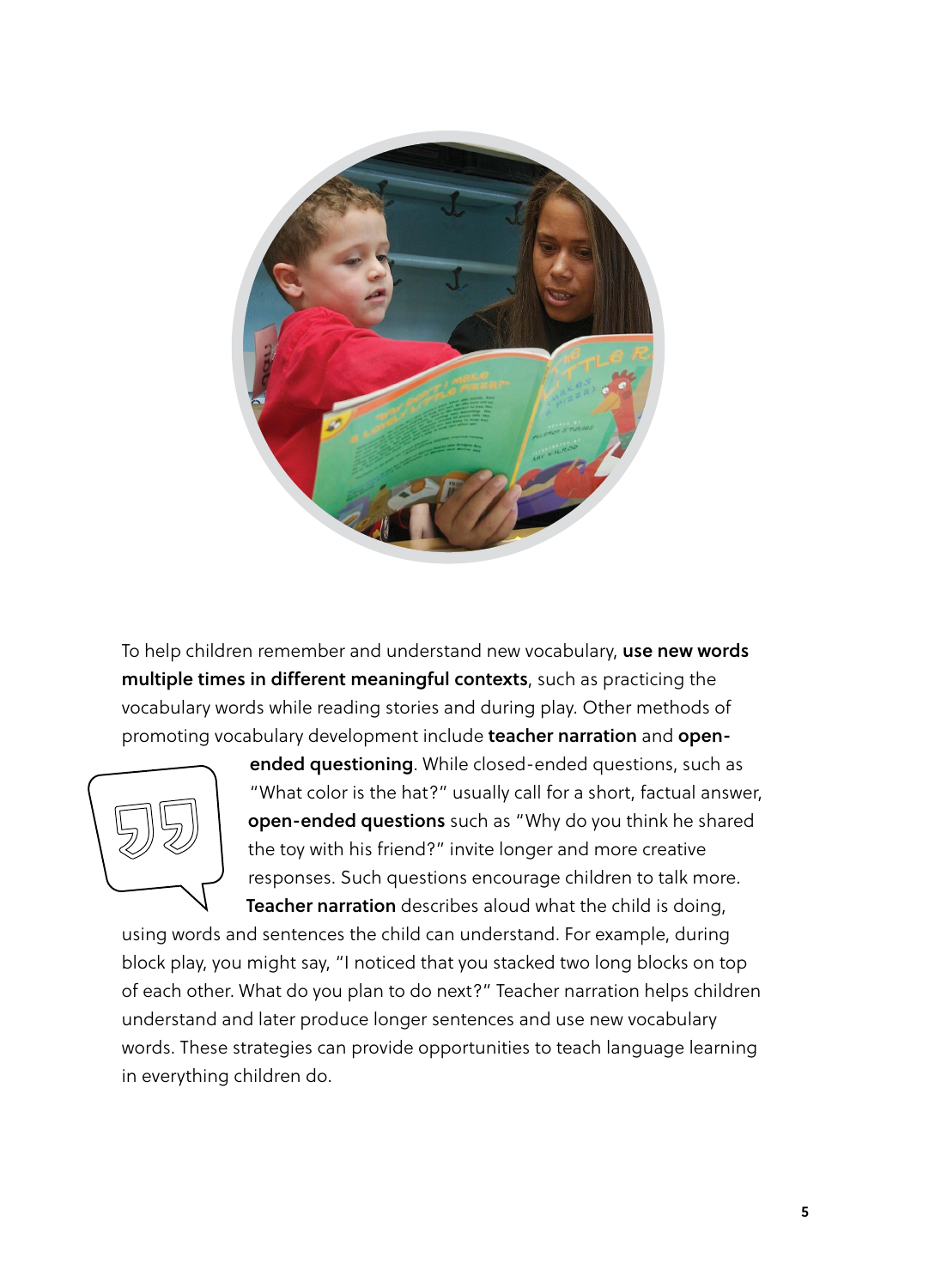

#### Instructional Adjustments

Adjust your teaching practices for children who are emergent bilinguals, depending on their English proficiency. You can **use visual images**, including photos, graphics, and illustrations, as well as **gestures or movements**, to help children understand what you're saying. **One-on-one and small-group instruction** are most beneficial for young children, especially emergent bilingual children. Emergent bilingual children might have trouble following and participating in a whole-class conversation.



Another successful method of developing language skills is through **songs and rhymes**. Singing songs repeatedly allows young children to learn the sounds of language and to remember new words and grammar. Repeating familiar words in songs and rhymes also lets children feel more confident in their language abilities. You can **incorporate songs in English** 

**as well as the home language** into your week. This allows children to learn about different cultures and languages while supporting their English language learning.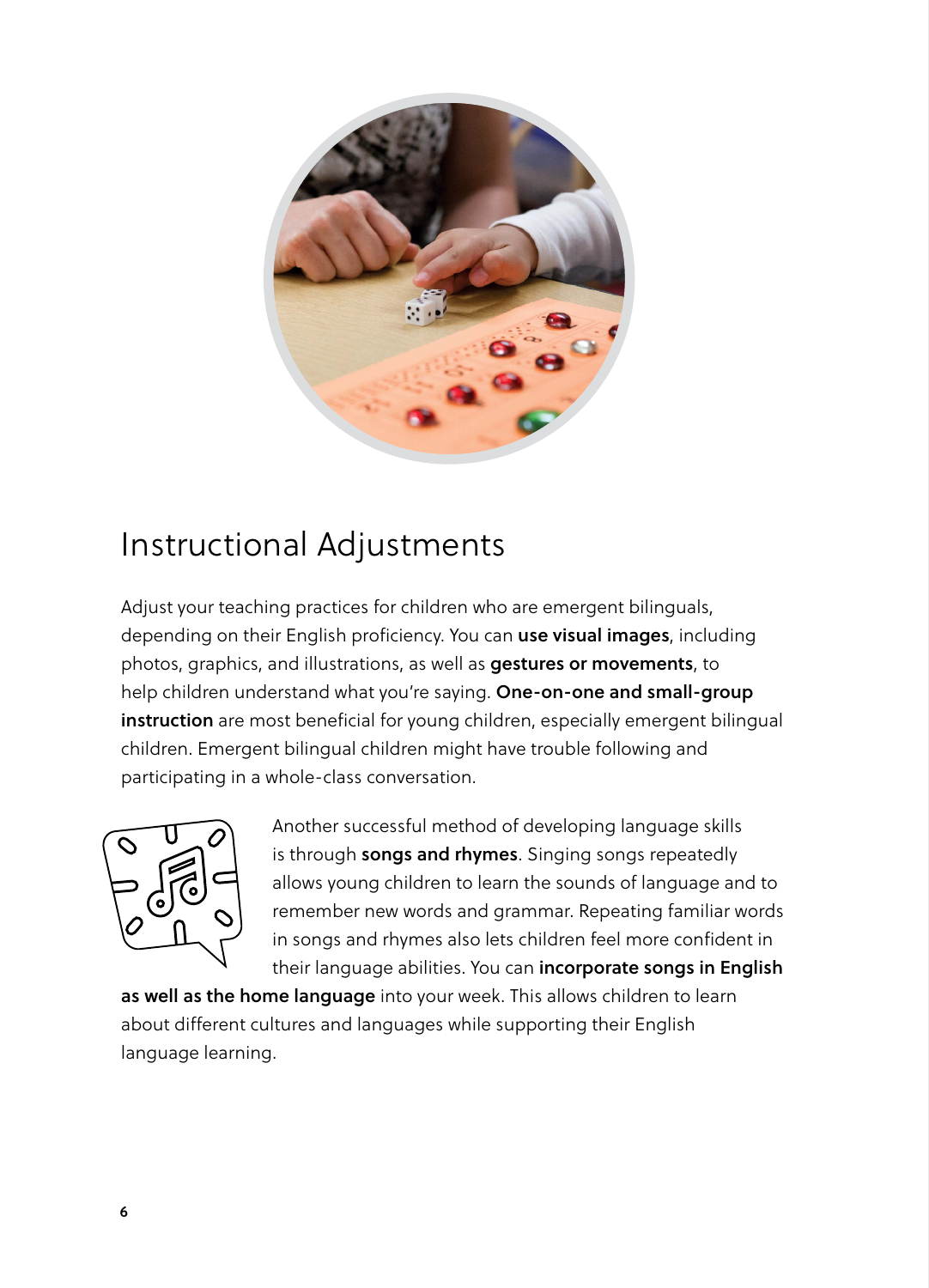### Hands-On Learning

Using a hands-on learning approach is also important for young children and language learners, and it can be carried out through play-based activities such as dramatic play, games, and story reenactment. These activities will help your children improve their language and social skills. **Grouping children of mixed English levels** is another effective strategy to help children learn language from each other. For this strategy, your role is to mediate the groups to ensure all children are participating, regardless of how proficient they are in English.

Help new children feel more comfortable in your classroom by **assigning them a buddy who speaks the same language** and giving them extra attention and care when possible. This can boost a child's ability to navigate a new language and culture, reduce stress, and lead to better language learning, since language learning is inhibited by stress. Don't be alarmed if children go through a silent period as they adjust to hearing a new language before they start speaking it themselves, or if they switch back and forth between two languages. These are all normal for the language development process!

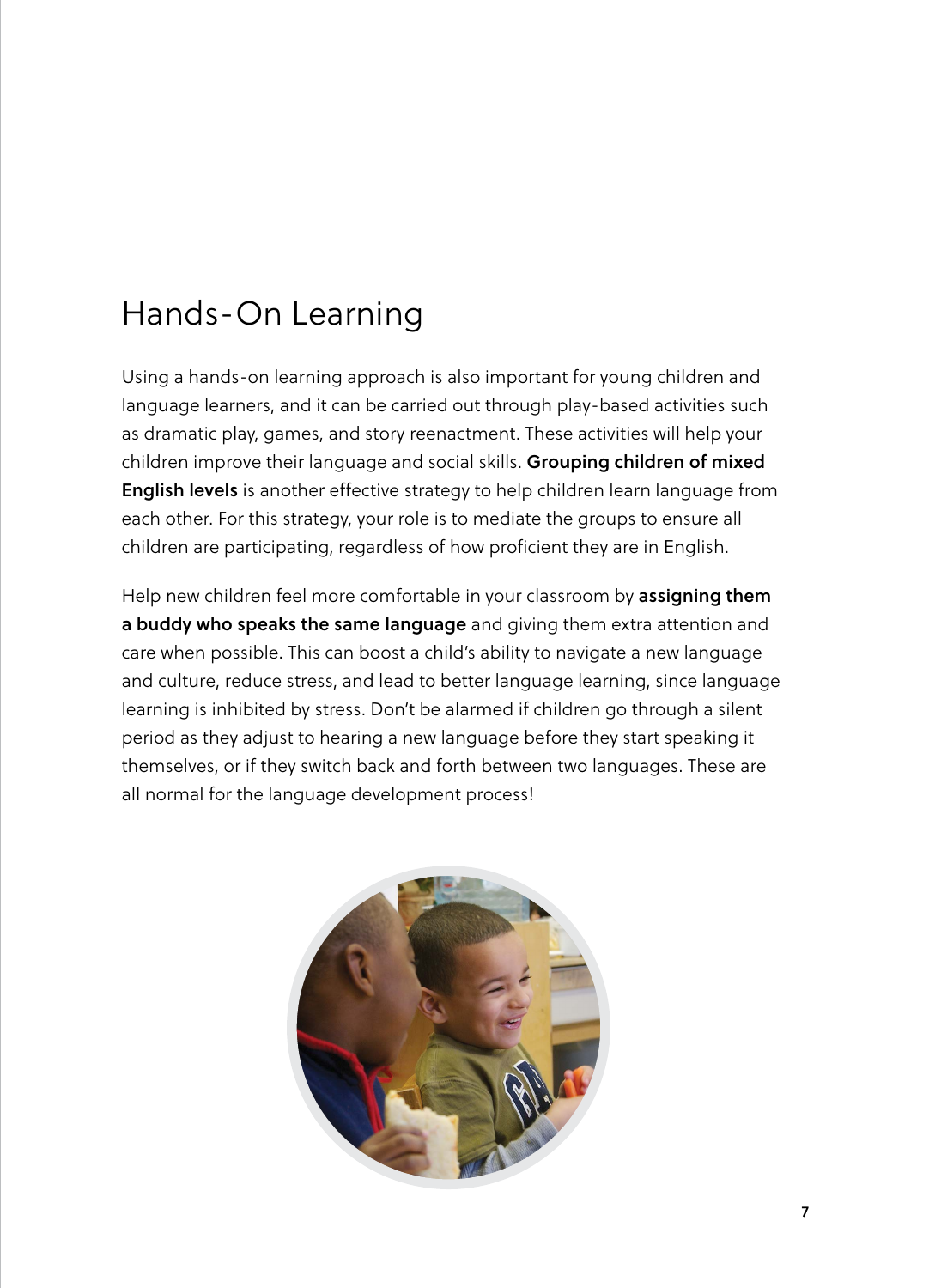#### References

August, D., McCardle, P., & Shanahan, T. (2014). Developing literacy in English language learners: Findings from a review of the experimental research. *School Psychology Review, 43*(4), 490–498.

Castro, D. C. (2011). High quality early education for young dual language learners: What can be done? *NHSA Dialog, 14*(2), 1–8.

Casto, D. C. (2014, October). *Research based on best practices for DLLs in preK–3rd grade: Instructional strategies and language of instruction approaches.* Paper presented at the National Research Summit on the Early Care and Education of Dual Language Learners, Washington, DC.

Chandler, L. K., Young, R. M., Nylander, D., Shields, L., Ash, J., Bauman, B., … & Summers, D. (2008). Promoting early literacy skills within daily activities and routines in preschool classrooms. *Young Exceptional Children, 11*(2),  $2 - 16$ .

Chen, J. J. (2016). *Connecting right from the start: Fostering effective communication with dual language learners.* Lewisville, NC: Gryphon House, Inc.

Collins, M. F. (2005). ESL preschoolers' English vocabulary acquisition from storybook reading. *Reading Research Quarterly*, 40(4), 406–408.

Coltrane, B. (2003). *Working with young English language learners: Some considerations.* Washington, DC: Center for Applied Linguistics, ERIC Clearinghouse on Languages and Linguistics.

Connors-Tadros, L., & Figueras-Daniel, A. (February, 2015). *Best practices for supporting teachers and administrators to improve outcomes for dual language learners in PK– Grade 3.* PowerPoint slides presented at the ELL-SCASS meeting, Austin, TX.

Espinosa, L. M. (2009). *Getting it right for young children from diverse backgrounds: Applying research to improve practice.* Boston, MA: Pearson Higher Ed.

Espinosa, L. M. (2013). *PreK–3rd: Challenging common myths about dual language learners, an update to the seminal 2008 report.* New York, NY: Foundation for Child Development.

Gay, G. (2010). Pedagogical potential of cultural responsiveness. In *Culturally responsive teaching: Theory, research, and practice* (2nd ed., pp. 22–45). New York, NY: Teachers College Press.

Gillanders, C., Castro, D. C., & Franco, X. (2014). Learning words for life. *The Reading Teacher, 68*(3), 213–221.

Goldenberg, C., Hicks, J., & Lit, I. (2013). Dual language learners: Effective instruction in early childhood. *American Educator, 37*(2), 26–29.

Goldenberg, C., Nemeth, K., Hicks, J., Zepeda, M., & Cardona, L. M. (2013). Program elements and teaching practices to support young dual language learners. In *California's Best Practices for Young Dual Language Learners—Research Overview Papers* (pp. 90–118).

International Literacy Association. (2017). *Secondlanguage learners' vocabulary and oral language development.* Newark, DE: Author.

Kim, S., & Plotka, R. (2016). Myths and facts regarding second language acquisition in early childhood: Recommendations for policymakers, administrators, and teachers. *Dimensions of Early Childhood, 44*(1), 18–24.

National Academies of Sciences, Engineering, and Medicine. (2017). *Promoting the educational success of children and youth learning English: Promising futures.*  Washington, DC: The National Academies Press.

National Association for the Education of Young Children (NAEYC). (2009). *Where we stand on responding to linguistic and cultural diversity.* 

National Center on Cultural and Linguistic Responsiveness. (2018). *Including children's home languages and cultures.* 

National Center on Cultural and Linguistic Responsiveness. (2018). S*upporting English language development when children have little experience with English.* 

Paquette, K. R., & Rieg, S. A. (2008). Using music to support the literacy development of young English language learners. *Early Childhood Education Journal, 36*(3), 227–232.

Piker, R. A. (2013). Understanding influences of play on second language learning: A microethnographic view in one Head Start preschool classroom. *Journal of Early Childhood Research, 11*(2), 184–200.

Tabors, P. O. (2008). *One child, two languages: A guide for early childhood educators of children learning English as a second language.* Baltimore, MD: Paul H. Brookes Publishing Co.

Tominey, S. L., & O'Bryon, E. C. (2018). *45 strategies that support young dual language learners.* Baltimore, MD: Paul H. Brookes Publishing Co.

U.S. Department of Health and Human Services & U.S. Department of Education (2016). *Joint policy statement on supporting the development of children who are dual language learners in early childhood programs.* 

WIDA. (2017). *WIDA early years guiding principles of language development.* Board of Regents of the University of Wisconsin System.